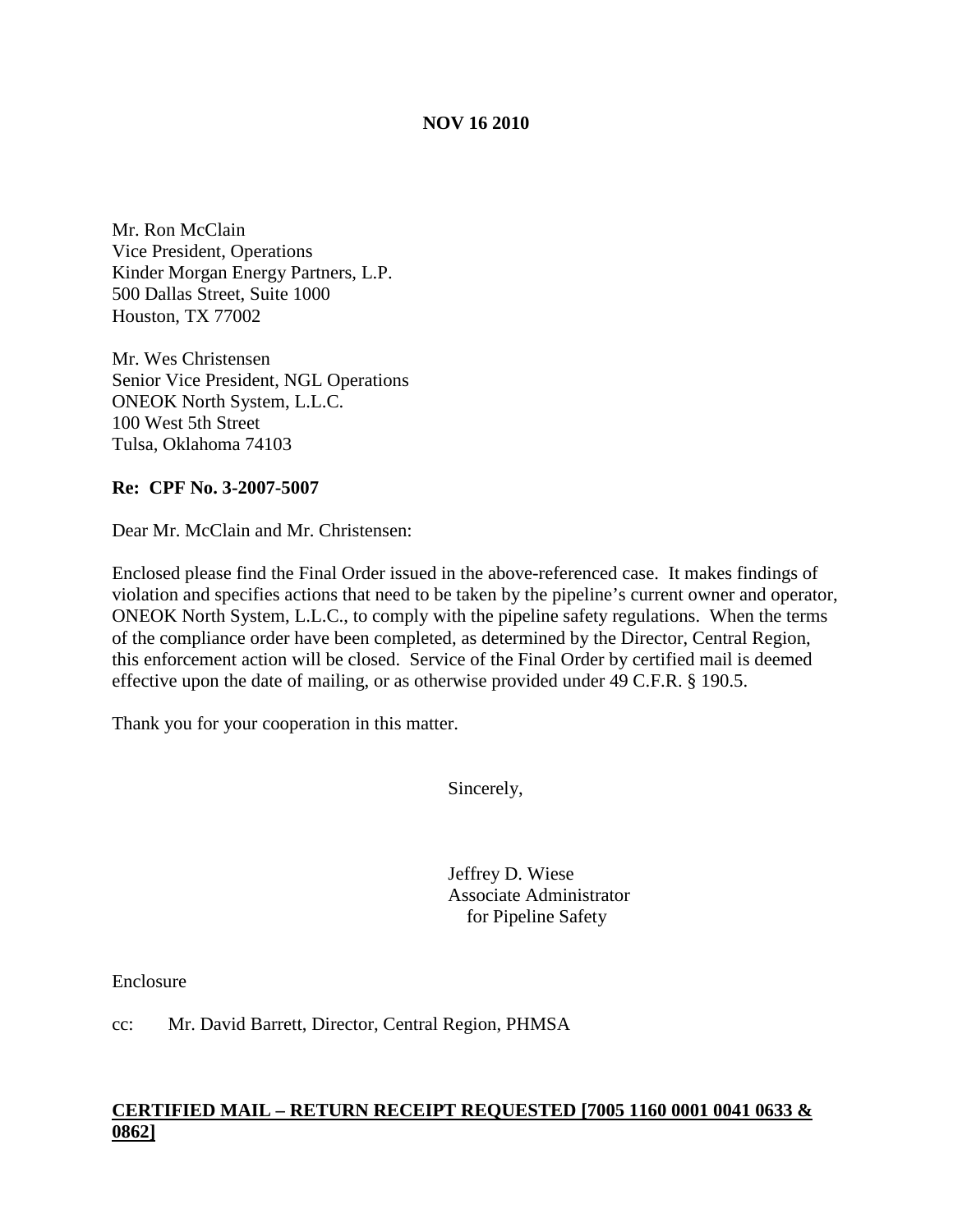## **U.S. DEPARTMENT OF TRANSPORTATION PIPELINE AND HAZARDOUS MATERIALS SAFETY ADMINISTRATION OFFICE OF PIPELINE SAFETY WASHINGTON, D.C. 20590**

| In the Matter of                           |  |
|--------------------------------------------|--|
| Kinder Morgan Energy Partners, L.P.<br>and |  |
| <b>ONEOK North System, L.L.C.,</b>         |  |
| Respondents.                               |  |

**\_\_\_\_\_\_\_\_\_\_\_\_\_\_\_\_\_\_\_\_\_\_\_\_\_\_\_\_\_\_\_\_\_\_\_\_**

**Kinder Morgan Energy Partners, L.P. ) CPF No. 3-2007-5007**

### **FINAL ORDER**

On April 4-8, 11-15, and 25-29, and May 9-13, 2005, pursuant to 49 U.S.C. § 60117, a representative of the Pipeline and Hazardous Materials Safety Administration (PHMSA), Office of Pipeline Safety (OPS), conducted an on-site pipeline safety inspection of the facilities and records of the North System pipelines then operated by Kinder Morgan Energy Partners, L.P. (Kinder Morgan), in Illinois, Missouri, Indiana, Iowa, Kansas, and Nebraska, later acquired by ONEOK North System, L.L.C.(ONEOK). The North System is comprised of approximately 1629 miles of pipelines carrying refined petroleum products and highly volatile liquids. [1](#page-1-0)

As a result of the inspection, the Director, Central Region, OPS (Director), issued to Kinder Morgan, by letter dated March 6, 2007, a Notice of Probable Violation and Proposed Compliance Order (Notice). In accordance with 49 C.F.R. § 190.207, the Notice proposed finding that Kinder Morgan had violated 49 C.F.R. § 195.432 and proposed ordering Kinder Morgan to take certain measures to correct the alleged violations.

Kinder Morgan responded by letter dated April 12, 2007 (Response). Kinder Morgan contested the allegations, but submitted a plan for satisfying the Proposed Compliance Order. The Director replied to Kinder Morgan on July 13, 2007, and rejected its proposed plan finding it inconsistent with the terms of the Proposed Compliance Order.

Kinder Morgan notified PHMSA on August 10, 2007, of its plan to sell its North System pipeline facilities to ONEOK and suggested that ONEOK, rather than Kinder Morgan, should have the opportunity to respond in relation to the Proposed Compliance Order in the Notice. PHMSA had no objection and provided ONEOK with the opportunity to respond to the Notice.

<span id="page-1-0"></span> $\frac{1}{1}$  $^{1}$  On October 5, 2007, ONEOK North System, L.L.C. (ONEOK), acquired the North System from Kinder Morgan and became the operator of this system. ONEOK is a subsidiary of ONEOK Partners, L.P.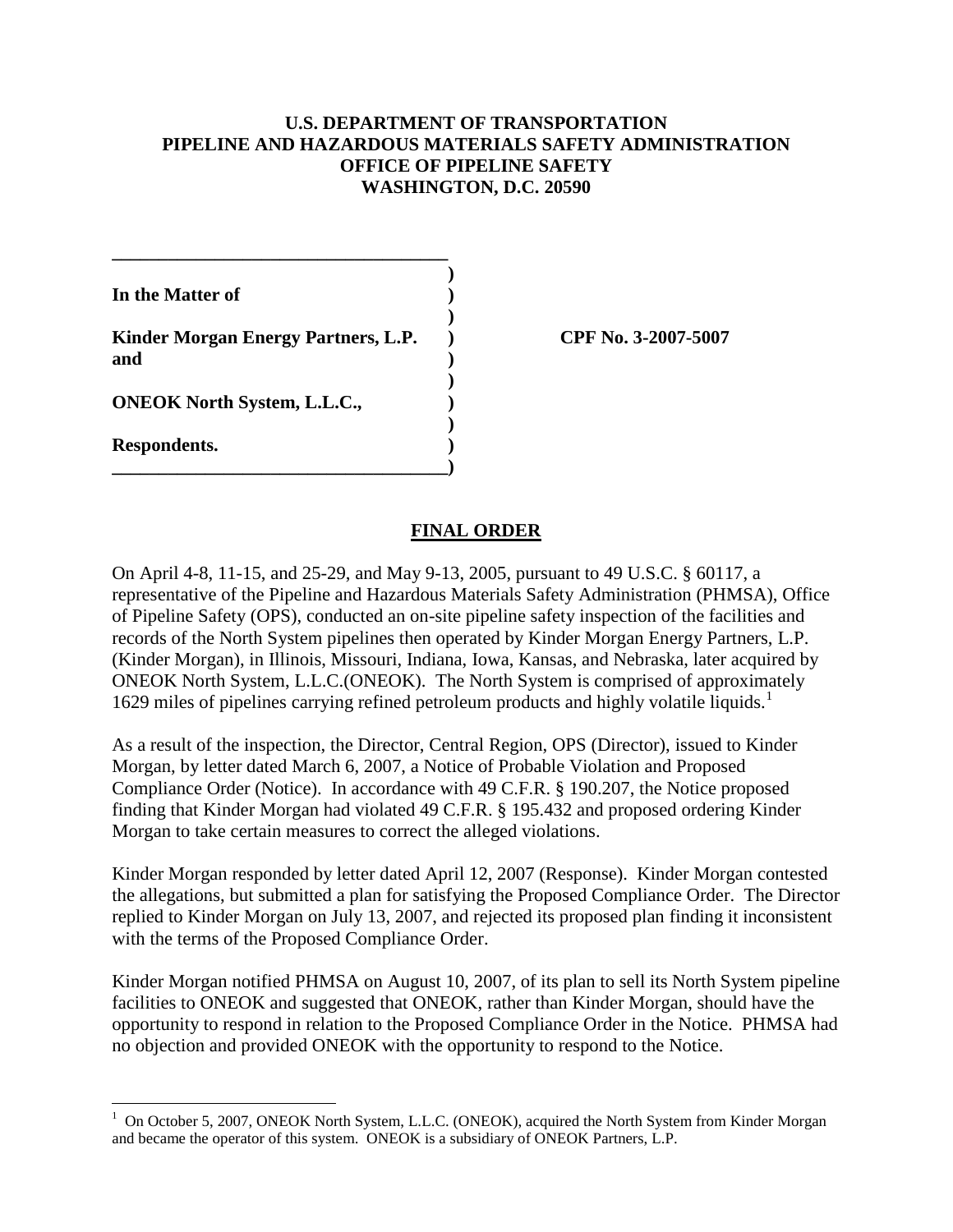ONEOK responded to the Notice by letter dated December 12, 2007, in which it confirmed its acquisition of Kinder Morgan's North System and that it had received Notice of this ongoing compliance proceeding in connection with the acquisition and reserved its right to a hearing. ONEOK also provided information to PHMSA on its efforts to satisfy the terms of the Proposed Compliance Order and requested a meeting. OPS regional staff met with ONEOK on July 31, 2009 at which time ONEOK submitted a proposed plan and schedule to satisfy the Proposed Compliance Order. ONEOK withdrew its request for a hearing by e-mail dated December 17, 2009, and thereby waived its right to a hearing.

#### **FINDINGS OF VIOLATION**

**Item 1:** The Notice alleged that Kinder Morgan violated 49 C.F.R. § 195.432(b), which states:

#### **§ 195.432 – Inspection of in-service breakout tanks.**

 $(a) \ldots$ 

 (b) Each operator shall inspect the physical integrity of in-service atmospheric and low-pressure steel aboveground breakout tanks according to section 4 of API Standard 653. However, if structural conditions prevent access to the tank bottom, the bottom integrity may be assessed according to a plan included in the operations and maintenance manual under § 195.402(c)(3).

The Notice alleged that Kinder Morgan violated 49 C.F.R. § 195.432(b) by failing to inspect the physical integrity of two in-service low-pressure steel aboveground breakout tanks, one in Lemont, Illinois, and the other in Morris, Illinois, in accordance with API Standard  $653<sup>2</sup>$  $653<sup>2</sup>$  $653<sup>2</sup>$ . Specifically, the Notice alleged that although inspections of these tanks were performed, the procedure used to perform the inspections did not meet the requirements of API Standard 653. API Standard 653 requires shell wall thickness measurements every five years, routine monthly in-service inspections, and scheduled internal inspections, but Kinder Morgan's internal procedure, entitled "Operating Manual Maintenance Inspection of Storage Tanks and Vessels, Section III, number 03-02," did not contain these requirements.

In its Response, Kinder Morgan acknowledged that it had not carried out internal inspections of tanks, which are required by API Standard 653, but contended that it was not out of compliance because the inspections of these tanks were governed by § 195.432(a) and its procedures conformed to § 195.432(a). I find this argument unpersuasive. Section 195.432(a) does not apply to the breakout tanks at issue. These tanks are in-service low-pressure steel aboveground breakout tanks and therefore must be inspected as provided in § 195.432(b) and (c). Thus, § 195.432(a) is irrelevant.

<span id="page-2-0"></span> $\frac{1}{2}$  $\frac{2}{3}$  Section 195.432(b) provides that operators must inspect certain tanks according to section 4 of API Standard 653. However, Section 6, not Section 4, now contains the relevant provisions relating to inspections of the in-service breakout tanks described in Item 1. As PHMSA explained in a letter to Kinder Morgan dated July 13, 2007, API Standard 653 was revised in 1999, and the revised version was subsequently incorporated by reference into the Pipeline Safety Regulations. Section 4 of the earlier version addressed inspections, while inspections are covered by Section 6 of the revised standard.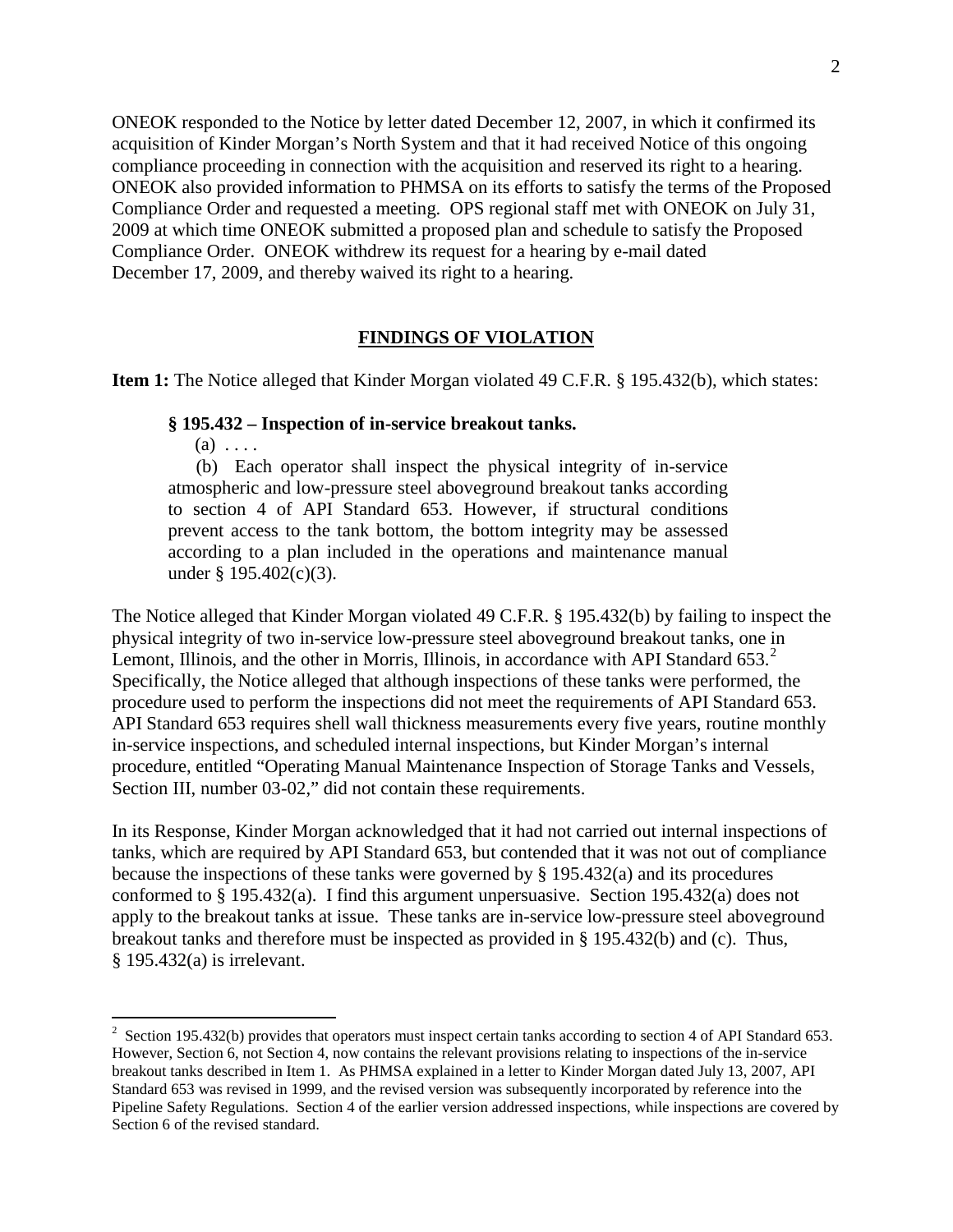Kinder Morgan further argued that under API Standard 653 it was not required to carry out the tank inspections until 2009. It based this argument on § 195.432(d), which states that inspection intervals for inspections required under § 195.432(b) and (c) "begin on May 3, 1999, or on the operator's last recorded date of inspection, *whichever is earlier*." I find this argument unpersuasive. API Standard 653 requires internal inspections of tanks every ten years. The regulation thus requires an operator to identify the date of the last inspection and schedule another inspection within ten years of that date. Unless the company can substantiate that the tanks were not previously inspected, the company is not permitted to calculate the inspection deadline for its tanks simply by adding ten years to May 3, 1999. This approach would be inconsistent with the requirements of API Standard 653 and the regulations.

Finally, Kinder Morgan argued that its procedures did require tank wall thickness to be measured every five years consistent with API Standard 653. However, Kinder Morgan's procedures required such measurements only for tanks in corrosive service, while API Standard 653 requires wall thickness measurements of all tanks, whether in corrosive service or not.

Accordingly, based upon a review of all of the evidence, I find that Kinder Morgan violated 49 C.F.R. § 195.432(b) by failing to inspect the physical integrity of the two specified in-service low-pressure steel aboveground breakout tanks in accordance with API Standard 653.

**Item 2:** The Notice alleged that Kinder Morgan violated 49 C.F.R. § 195.432(c), which states:

#### **§ 195.432 – Inspection of in-service breakout tanks.**

 $(a) \ldots$ 

 (c) Each operator shall inspect the physical integrity of in-service steel aboveground breakout tanks built to API Standard 2510 according to section 6 of API 510.

The Notice alleged that Kinder Morgan violated 49 C.F.R. § 195.432(c) by failing to inspect the physical integrity of certain in-service steel aboveground breakout tanks built to API Standard 2510 according to section 6 of API Standard 510. Specifically, the Notice alleged that Kinder Morgan inspected 33 breakout tanks, in Lemont, Illinois; Morris, Illinois; Des Moines, Iowa; and Wichita, Kansas, according to the company's relevant internal procedure, and that this procedure did not meet the requirements of API Standard 510. API Standard 510 provides that tank inspections should include shell wall thickness measurements, corrosion calculations, and scheduled internal inspections, but Kinder Morgan's internal procedure, which is the same one referenced in Item 1, did not include these requirements.

In its Response, Kinder Morgan acknowledged that it did not carry out internal inspections of the tanks but contended that it was not required to inspect the 33 specified tanks according to API Standard 510 because the tanks were not built to API Standard 2510. Kinder Morgan argued that tanks built in conformity with the ASME Boiler and Pressure Vessel Code (ASME Code) do not automatically need to meet the requirements of API Standard 2510. I find this argument unpersuasive. Because the tanks were built according to ASME Code, and because API Standard 2510 requires that breakout tanks be built according to that code, the tanks at issue were built according to API Standard 2510. There is no evidence that API Standard 2510 contains any requirements with respect to the construction of breakout tanks other than that they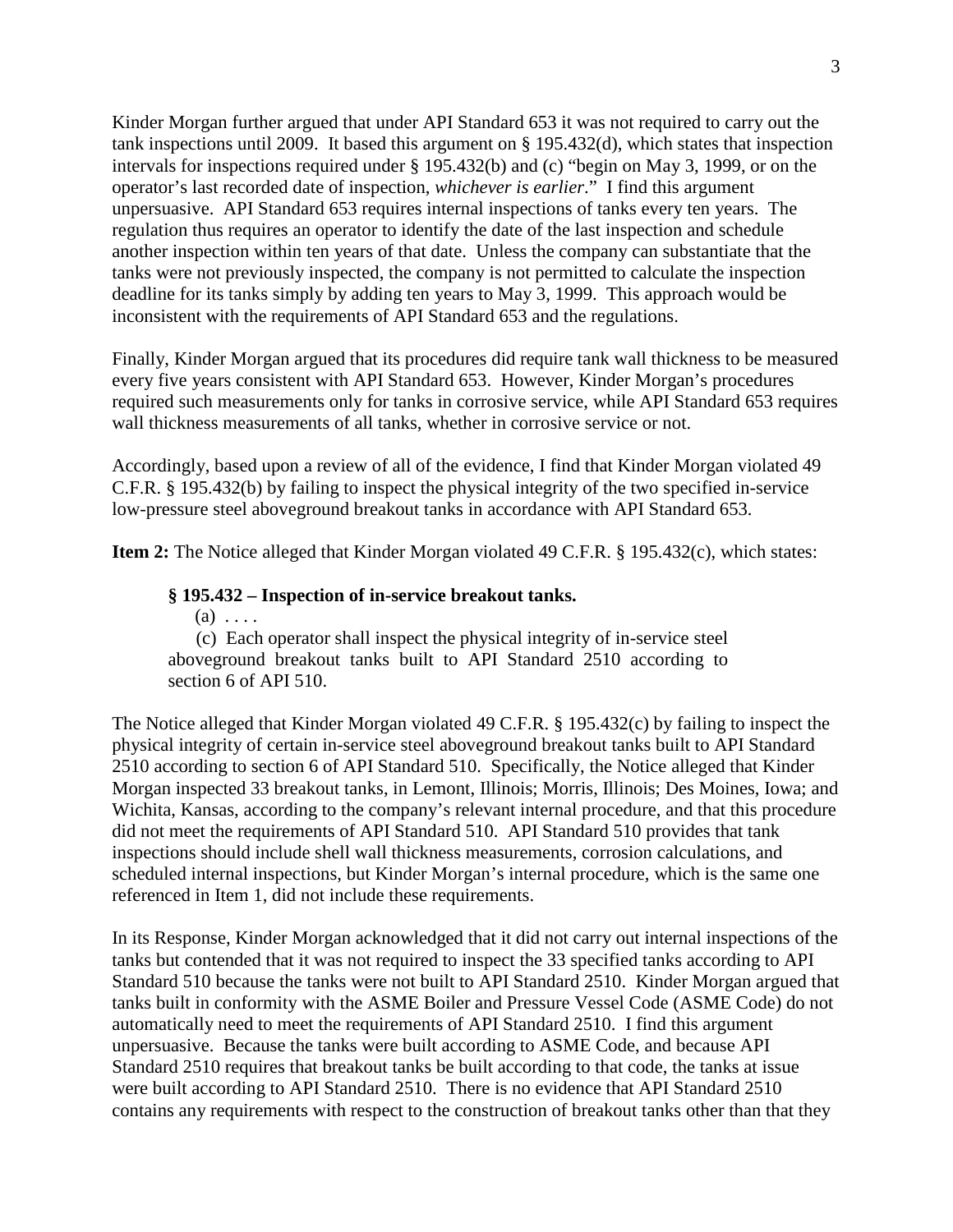be built according to the ASME Boiler and Pressure Code. Therefore, any tank built according to the ASME Code was built in conformity with API Standard 2510. Accordingly, these tanks were built in conformity with API Standard 2510 and were required to be inspected according to API Standard 510.

Kinder Morgan further argued that it was not required to carry out the tank inspections until 2009. It presented the same argument it advanced in Item 1 with respect to the inspection deadline. For the reasons discussed above, in the absence of evidence that the tanks were not previously inspected, the regulations do not permit Kinder Morgan to calculate the inspection deadline for its tanks simply by adding ten years to May 3, 1999.

Accordingly, based upon a review of all of the evidence, I find that Kinder Morgan violated 49 C.F.R. § 195.432(c) by failing to inspect the physical integrity of specific in-service steel aboveground breakout tanks in accordance with section 6 of API Standard 510.

These findings of violation will be considered prior offenses in any subsequent enforcement action taken against Kinder Morgan.

# **COMPLIANCE ORDER**

The Notice proposed a compliance order with respect to Items 1 and 2 in the Notice for the violations of 49 C.F.R. § 195.432. Under 49 U.S.C. § 60118(a), each person who engages in the transportation of hazardous liquids or who owns or operates a pipeline facility is required to comply with the applicable safety standards established under chapter 601. In its letter of July 31, 2009, ONEOK expressed its intent to complete the actions set forth in the proposed compliance order and described the actions it had initiated thus far. These actions included:

- 1. ONEOK submitted a plan and schedule to inspect the tanks described in Items 1 and 2 (Plan). As to the tanks discussed in Item 1, the Plan provided for inspections consistent with API Standard 653. As to the tanks discussed in Item 2, the Plan provided for inspections consistent with API Standard 510.
- 2. ONEOK has completed the tank inspections described in the Plan.

ONEOK has thus partially satisfied the proposed compliance order, but not all aspects of the proposed compliance order are fully completed. Accordingly, pursuant to the authority of 49 U.S.C. § 60118(b) and 49 C.F.R. § 190.217, ONEOK is ordered to take the following actions to ensure compliance with the pipeline safety regulations applicable to its operations<sup>[3](#page-4-0)</sup>:

1. ONEOK must submit copies of the written procedures it used to conduct the tank inspections.

<span id="page-4-0"></span> $3$  As the current operator, it is now ONEOK's responsibility to bring the facilities into compliance with the regulations and complete the terms of the Compliance Order.